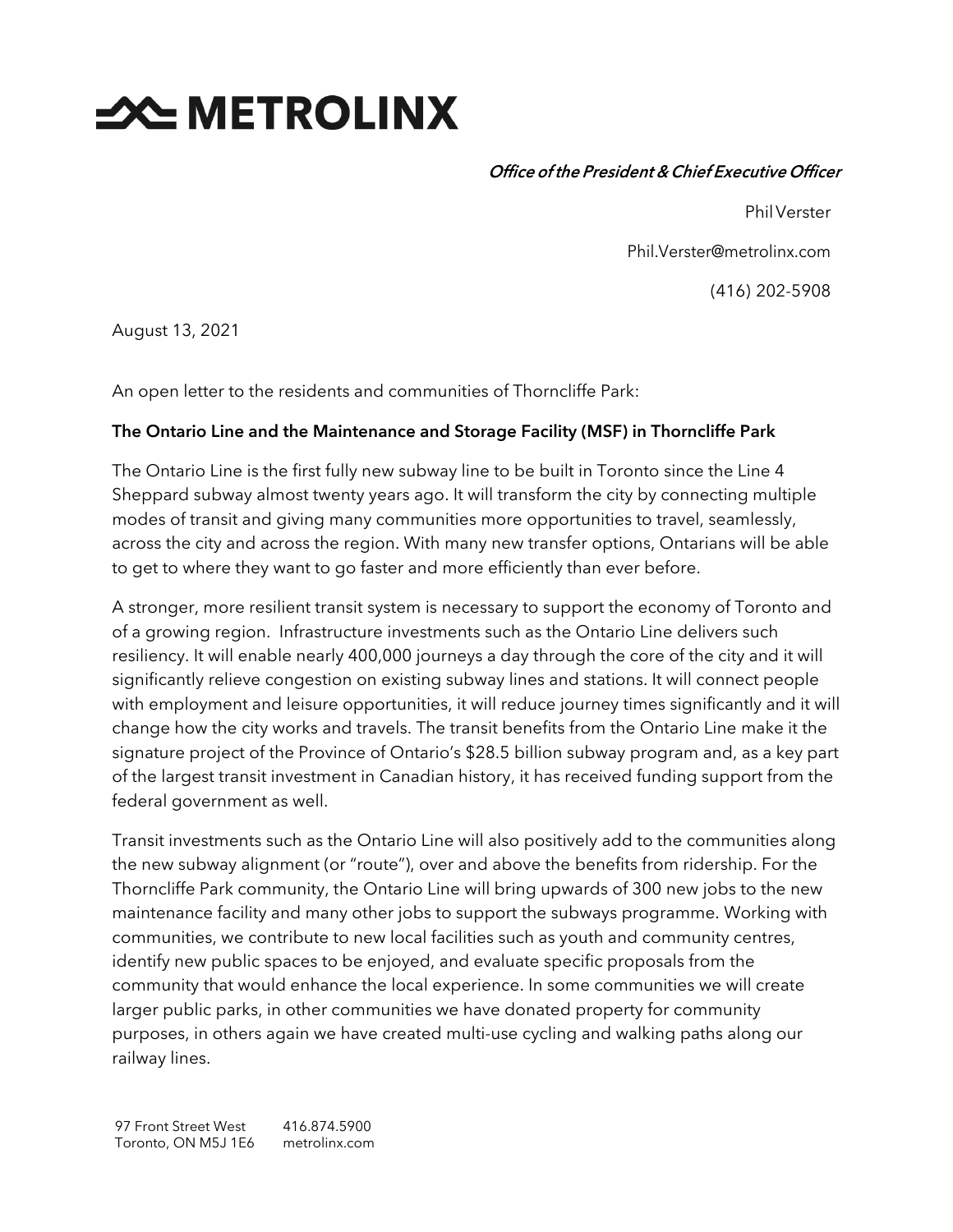But we appreciate that building a new subway line through the heart of the largest city in Canada and through established neighbourhoods and communities was never going to be easy. The construction period will affect daily life and new infrastructure such as elevated guideways and maintenance facilities have to be added to some local communities. We recognize that.

We engage and consult with communities about these changes and we work, collaboratively, to find ways to best implement our transit projects and to mitigate such impacts as much as is reasonably possible.

I would like to share with you our progress on important aspects of our Ontario Line plans.

## The site selection criteria for selecting the Maintenance and Storage Facility site

When a new transit line is built, one of the most difficult tasks is to find a location for a Maintenance and Storage Facility (which is referred to as a MSF throughout this letter). This was particularly difficult with the Ontario Line because the alignment runs through the heart of Toronto which is already extensively developed with very little land available.

Metrolinx undertook an exhaustive assessment and options analysis, evaluating locations from Exhibition Station in the west through to the east of downtown and north to the Ontario Science Centre. We tested a long list of possible MSF sites against the site selection criteria as endorsed by the Province of Ontario. These included employment and community impacts, transit requirements and logistical impacts, as well as environmental planning, and engineering considerations:

- Size: Needs to be able to hold 44 trains from the start of operations, with the potential to hold an additional 10 trains as ridership increases in the future.
- Proximity to transit line: Needs to be close to the Ontario Line for efficient operations and to avoid long track runs between the mainline and the MSF.
- Land use: Needs to be consistent with planned uses for employment and must avoid residential displacement.
- Growth considerations: Needs to avoid areas that have significant proposed growth, such as new residential density.
- **Community impacts:** To the extent it is reasonable and practicable, minimize impacts to local community and mitigate those impacts that remain.
- Environmental considerations: To the extent it is reasonable and practicable, avoid sensitive ecological areas and mitigate any impacts that cannot be avoided.
- Property costs: To the extent it is reasonable and practicable, minimize acquisition costs.

While these individual site selection criteria were all important, these were not weighted equally in our evaluation as each potential site offered a unique mix of opportunities and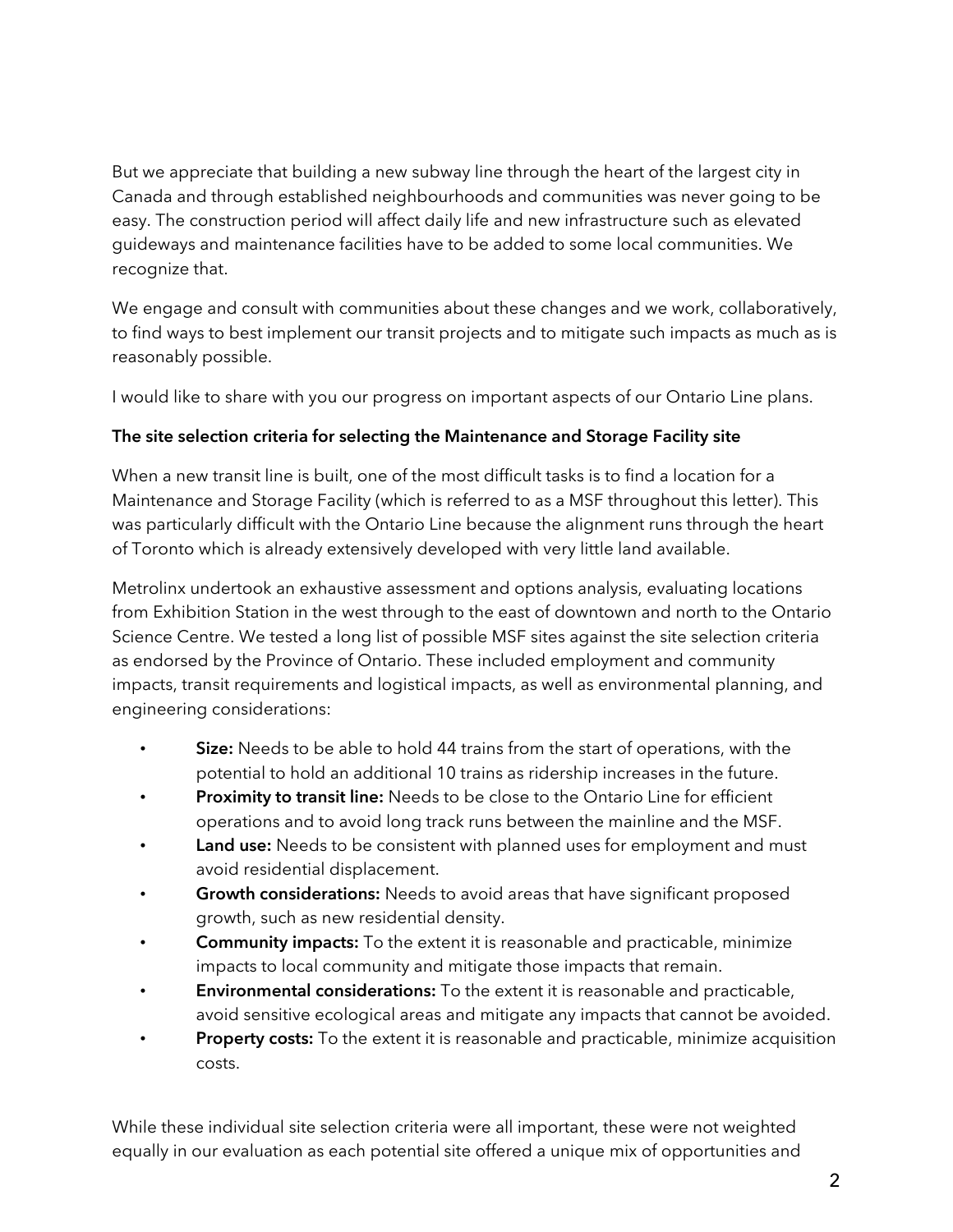constraints. Such transit choices in an urban and diversified area are not simple, side-by-side comparisons and so MSF site selection choices had to be considered with regard to all the criteria combined, looking at each site in and of itself.

Exhibition Place, as one of the largest economic drivers in Toronto, was ruled out. It hosts over 150 events and contributes more than \$425M in direct economic benefits per year and, as such, was not a viable choice. The Toronto downtown, from the west through to the east, had no available land large enough for the MSF given the existing, built density. The existing Don rail yard was considered but is at capacity with no available space.

## The sites that were considered

The north-east segment of the Ontario Line alignment was the only geography that presented viable options for an MSF location. Many sites were identified, of which nine were "long listed" and evaluated in detail. Of that list, three were "short listed":

- Wicksteed (short list)
- Overlea (short list)
- Leaside (short list)
- Flemingdon Hydro Corridor
- Ontario Science Centre
- **Celestica**
- Wynford
- Railside
- Greenwood

Here is a map of the nine sites: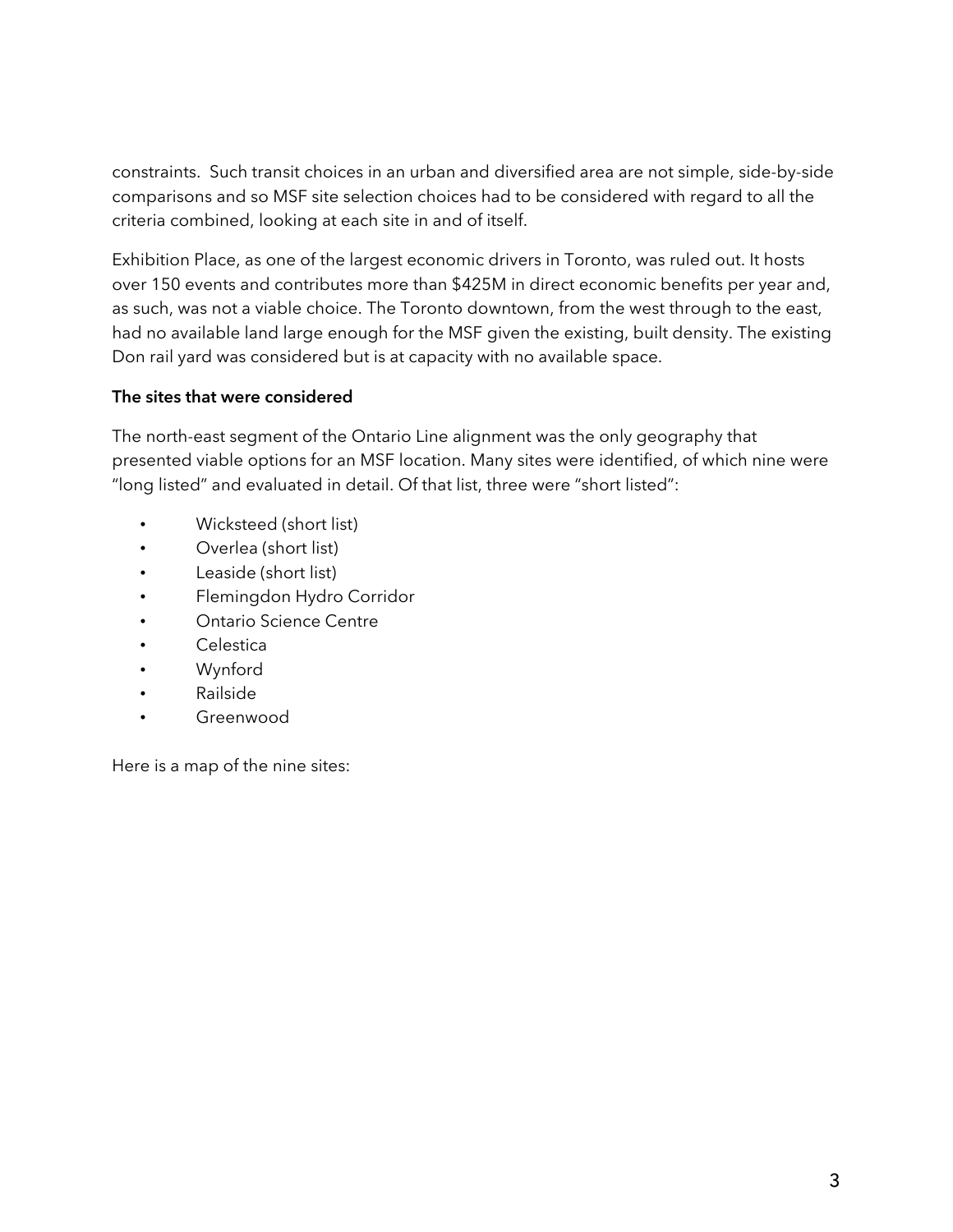

The Flemingdon Hydro Corridor site could not be configured to hold 44 trains and was ruled out on technical grounds. Had it been technically feasible, it would have required a road realignment, hydro tower relocations, and the elimination of the entire Flemingdon Park and surrounding green space. The Ontario Science Centre has a challenging land topography and not sufficient space to configure the site for 44 trains. Had it been technically feasible, it would have eliminated green space and required site re-configuration that could have potentially disrupted future development at a major transit corridor and node.

The Celestica site was technically feasible, but similar to the Ontario Science Centre site, it is located at a major transit node and is a planned development for residential and commercial mixed-use that will significantly increase housing near transit. The Wynford site had a difficult configuration that was technically feasible, but operationally inefficient with operational risks. Not being adjacent to the Ontario Line would have made it costly with impacts to service reliability. This site also presented significant community and employment impacts that could not be mitigated effectively.

The Railside site was sufficiently sized but had similar challenges to the Wynford site. Being even further away from the Ontario Line, it needed even more significant infrastructure (e.g. tunnels or bridges) to get to the other side of the CP rail line, which would have had substantive schedule and cost impacts to the project. The Greenwood site is used by the TTC today and has no capacity for the Ontario Line to use. We examined the viability of relocating the TTC to a new MSF and using Greenwood for the Ontario Line, but it was very costly and would delay the Ontario Line completion by up to four years.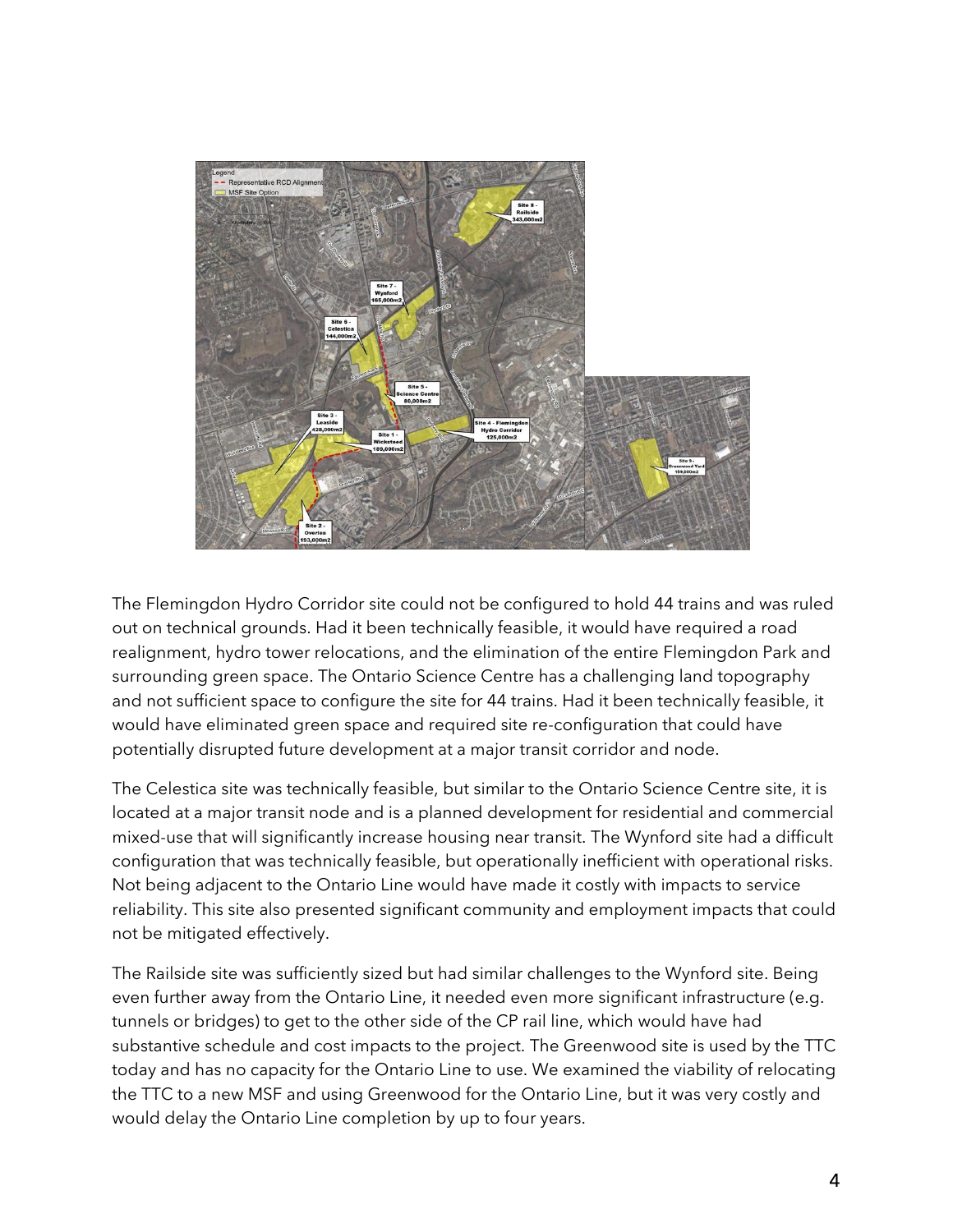#### The three best site options and a hybrid proposal

The Wicksteed, Overlea, and Leaside sites were the three locations that best met the site selection criteria. All three sites meet the technical criteria, are operationally efficient to varying degrees, and can meet the future growth of Ontario Line. The Wicksteed site offered the best technical option, followed by Overlea, and then Leaside. Each site presented its own challenges, which had to be navigated to reach a "best option" selection.

The Wicksteed site was sizeable and could accommodate operations and technical requirements but required the relocation of major industrial manufacturing companies and large employers. The limited availability of industrially zoned lands, relocation considerations, and market conditions resulted in this site having a high risk of many local job losses from the surrounding communities and from Toronto. It also required the permanent closure of Beth Nealson Drive.

The Overlea site required the acquisition of religious facilities and commercial property that would require the relocation of many local businesses. It also required negotiations with Hydro One on property replacement. Potential impacts to the residential community were considered and we anticipated that significant mitigation measures could be put into place to reduce those outcomes.

The Leaside site was technically much more challenging and presented operational challenges, particularly due to the need to cross the CP rail corridor and navigate Hydro One lands. Essentially, we would need to create, at significant cost, a grade separation while also ensuring no conflicts with hydro wires.

When Metrolinx proposed a short list of options for MSF sites to the Province of Ontario and to the City of Toronto, the most significant emerging concern was the impact to jobs at the three sites. After engaging with some of the companies, it was evident that if expected to relocate, these companies would relocate outside of Toronto or even outside of Canada. As these manufacturing-type businesses extensively support further employment in their supply chains, such business relocations would have even wider job loss consequences in the surrounding communities. Appreciating that job losses could be high at the other two short listed sites as well, we adjusted our options and considered whether a hybrid proposal that combined two of the shortlisted site locations was achievable.

The hybrid proposal, a combination of the Wicksteed and Overlea sites, is technically feasible and best meets the site selection criteria. Very importantly, it enables business impacts and job losses to be minimized or even avoided. The hybrid option affects between 400 and 500 jobs, of which all can be retained through local business relocations. As a reference, had we chosen only the Wicksteed site, between 800 and 1,050 jobs could have been lost with a very low probability of those businesses relocating locally. This does not count or include the further job losses from the supply chains of these businesses.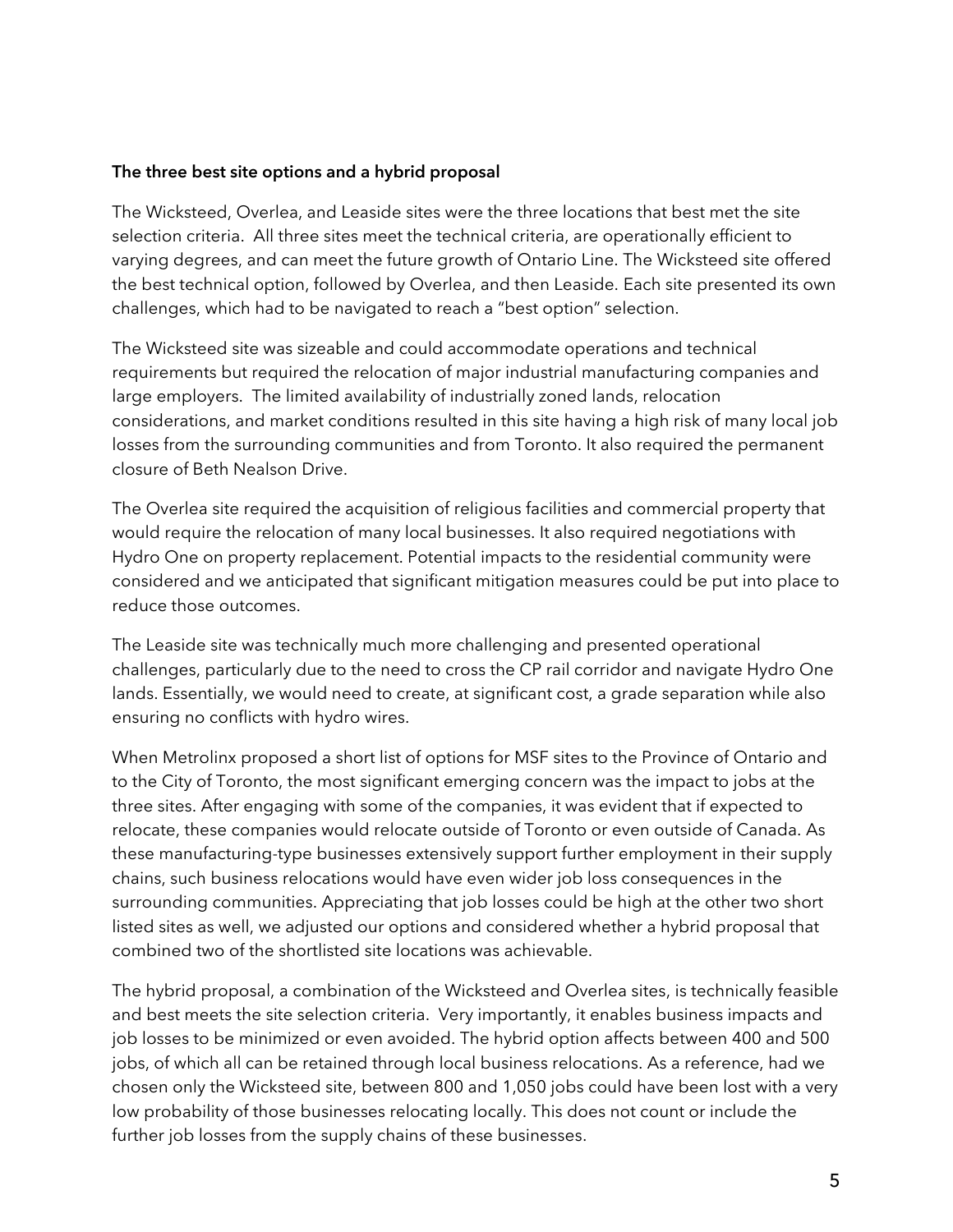Metrolinx proposed the hybrid solution to the Province of Ontario and it was accepted as the way forward in early 2021, after which we consulted with City of Toronto staff before sharing it with elected officials and the Thorncliffe Park community in April of this year.

## Engaging and consulting about the hybrid proposal

Since April, we have engaged and consulted with the community through a variety of channels. This includes bi-weekly meetings with business tenants affected by the location of the MSF as well as a separate bi-weekly table with local residents. These are facilitated by local MPP Kathleen Wynne and myself, with elected leaders such as City Councillor Jaye Robinson, federal MP Rob Oliphant and representatives from the City of Toronto's Transit Expansion Office also in attendance. We also are holding broader "town hall"-type public engagements throughout the community, focused on gathering feedback, answering questions, and looking at ways in which impacts can be further mitigated through locally driven solutions.

It is informative to share our answers to the most common questions we are getting:

## Question: Why was the community not consulted on what site is the best site for the MSF?

Metrolinx is responsible for identifying the site that best meets the site selection criteria. We then consult with the community on how to implement the MSF at that site. This consultation can include challenges about the site selection and also community advice and proposals on how to implement the project. Our consultations have included both of these.

Adopting this approach, for the last four months, Metrolinx consulted with the community on how the site selection was done and how to implement the best MSF site choice (the hybrid proposal) - but Metrolinx did not consult the community on each of the nine individual sites in advance of selecting the best MSF site. It would have been confusing and ineffective to consult with the community on sites that could not be selected for the MSF, either because they were not technically feasible or did not meet the policy objectives.

Metrolinx did consult with the Province of Ontario and the City of Toronto's Transit Expansion Office during the site selection evaluation so as to understand the policy requirements and the plans for these sites. We based our decision of the best MSF site on the policy-driven, site selection criteria.

# Question: Why is Metrolinx not prepared to select a different site? We do not want the MSF in Thorncliffe Park!

Metrolinx is confident that the hybrid site is the best location for the MSF site, but if substantive facts were presented that, when used with the site selection criteria, gave a more optimal site, Metrolinx would have pursued that new site. While we have received strongly expressed views and opinions that both supports and rejects the hybrid proposal site, we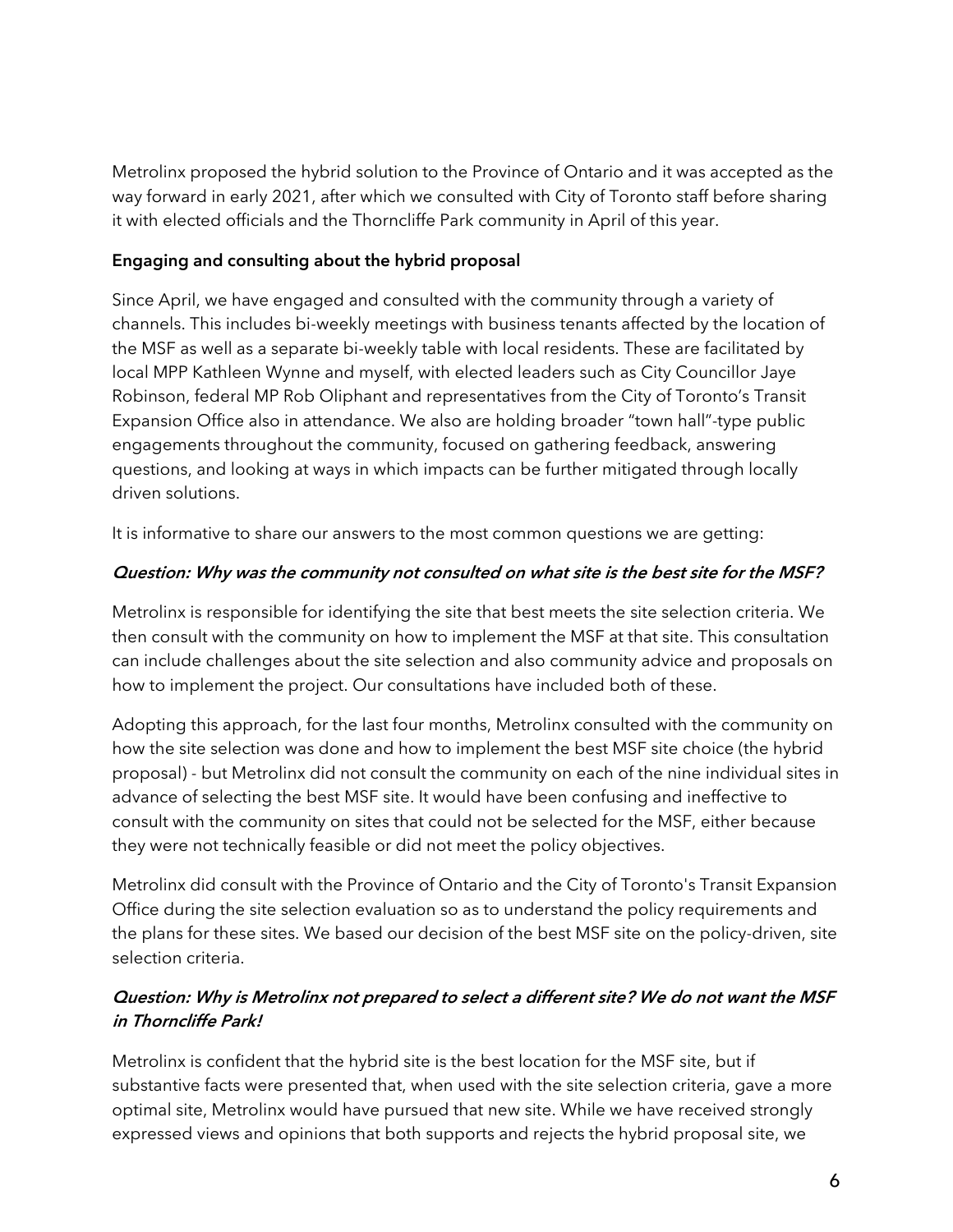have not yet received factual information that supports a site selection that is different from the hybrid proposal.

We are respectful towards the views of some that "we do not want the MSF in Thorncliffe Park". However, we have gone to great lengths to explain that there is no evidence yet of a better alternative site, that the MSF will bring upwards of 300 additional jobs to Thorncliffe Park, that the affected businesses will all be relocated within the neighbourhood and that additional investments and benefits in the community are also still possible.

## Question: Why was the Thorncliffe Park community not informed of the site choice?

As soon as we had confirmation that the hybrid proposal was the best site for the MSF, we engaged with the Thorncliffe Park community. We recognize that this may still feel "too late", but our objective remains to collaborate with the community to understand specific concerns, to do everything possible to address those concerns, and to explore how to best implement the MSF hybrid proposal. This implementation can include new investments in the community such as contributions to new youth and community centres, new public spaces with new uses, as well as specific proposals from the community.

# Question: Why is the MSF planned to be in a less affluent community populated by people of colour? Is this decision biased by institutional racism?

None of the site selection criteria nor the site selection process included race related connotations or judgements. Metrolinx simply follows the policy-driven site selection criteria and then develops plans to implement the best MSF site choice as best as possible, irrespective of which communities may be affected.

The Ontario Line will use advanced technology and revised alignments so as to extend the line as far as possible to both the north and west, creating critical new connections throughout the city, relieving pressure on the current system, and bringing high-quality transit to as many communities as possible. Even though the length of the Ontario Line is almost double compared to other subway line proposals, quite simply, there is not much available land along the alignment that can host a MSF close to the Ontario Line. The built density through the western and downtown sections of the line did not allow for a MSF. The eastern section also did not and is very residential. Existing rail yards did not have the capacity to hold the Ontario Line vehicles. The northern section of the Ontario Line presented the only viable locations for the MSF.

## Tenant Relocation

The hybrid proposal MSF site has a significant impact on some local businesses and organizations and these need to be relocated within the community or nearby local area. We are actively working with business owners and tenants to relocate them to different premises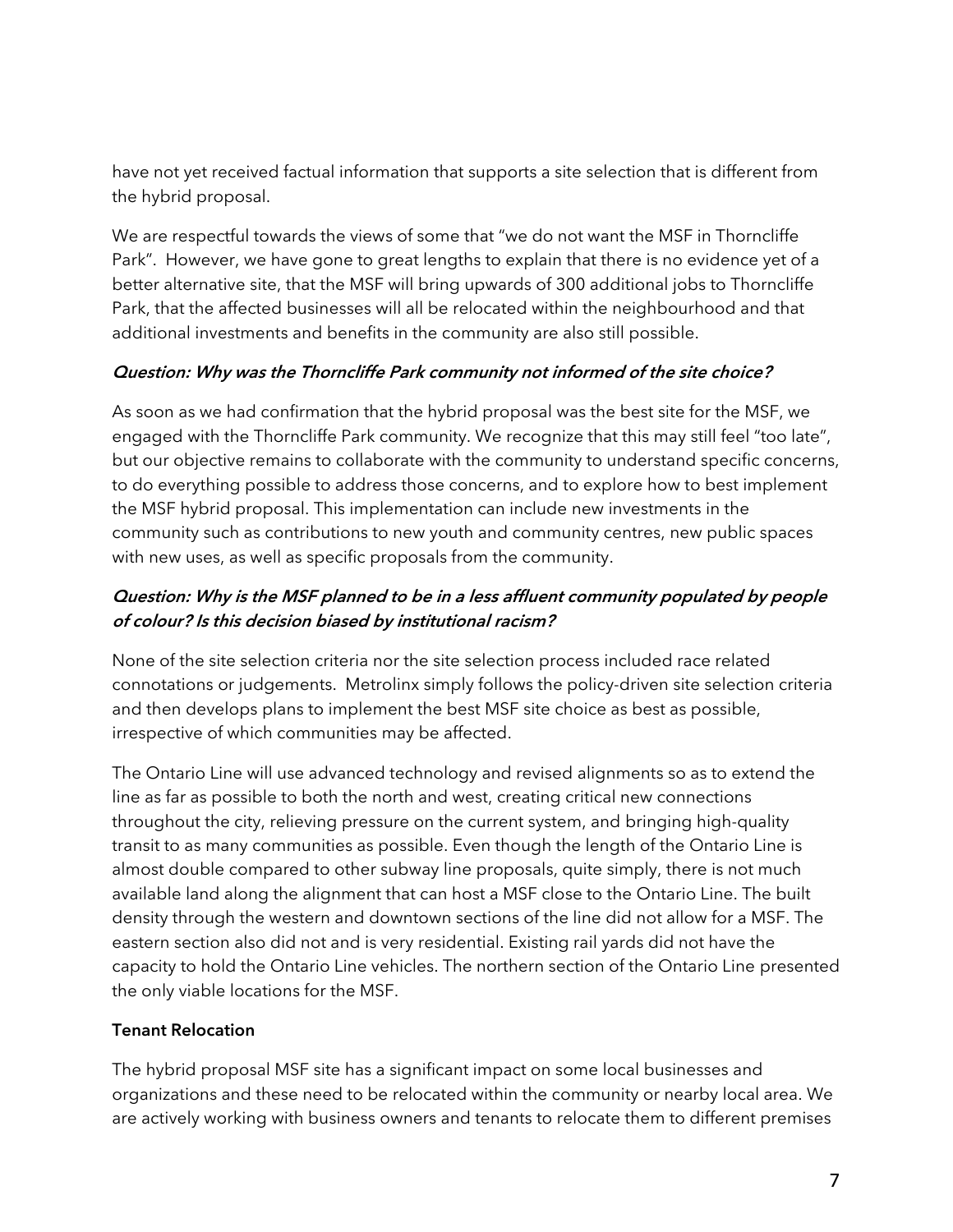in the same or adjacent neighbourhood. We are making positive progress in this regard and we have a dedicated team that is working closely with tenants on their requirements.

It is our objective to successfully relocate any tenant who wants to remain within the Thorncliffe Park community. We appreciate that different tenants may have very specific requirements and different needs, depending on their circumstances or the nature of their business. We are very flexible in how we support these tenants and will continue to work closely with each tenant to find the best possible solution for them and their business or organization.

We were asked, at our table dedicated to tenants, to put our relocation mechanisms and financial compensation commitments into writing. We have done so in an open and widely distributed letter, similar to this one. We have also expressed a willingness to be flexible and to consider requests for additional supports.

Again, here are some of the most common questions on tenant relocation we received:

## Question: How will you ensure that key businesses and organizations stay in the community?

We have carefully listened to many voices in the community and we appreciate the significance and contribution of the businesses and organizations in Thorncliffe Park to the local community. Our objective and our commitment to relocate all the businesses and organizations within the neighbourhood will significantly minimize the impact of the site choice on the community. Our objective is to retain businesses, organizations and jobs in the community while also adding more jobs at the MSF. With this in mind, much planning and coordination is dedicated to the relocation plans.

We have surveyed all the available commercial space in the neighbourhood and we believe there is sufficient space for all the planned relocations to be within the Thorncliffe Park community. Of course, any owner or tenant may choose other options with respect to location or how to continue their business, but those who want to relocate within the community will be able to do so. In addition, the new MSF will be a large employer of 300 jobs which will benefit both local community members as well as the businesses in the community.

## Question: Why does Metrolinx speak to the mosque leadership so much? The mosque does not necessarily speak for the entire community?

Our Metrolinx team have engaged with and speaks to everyone, equally, in the Thorncliffe Park community. We listen to all the views in the community and we work with every group or individual, whether those views are aligned with or different from the proposals we are advancing.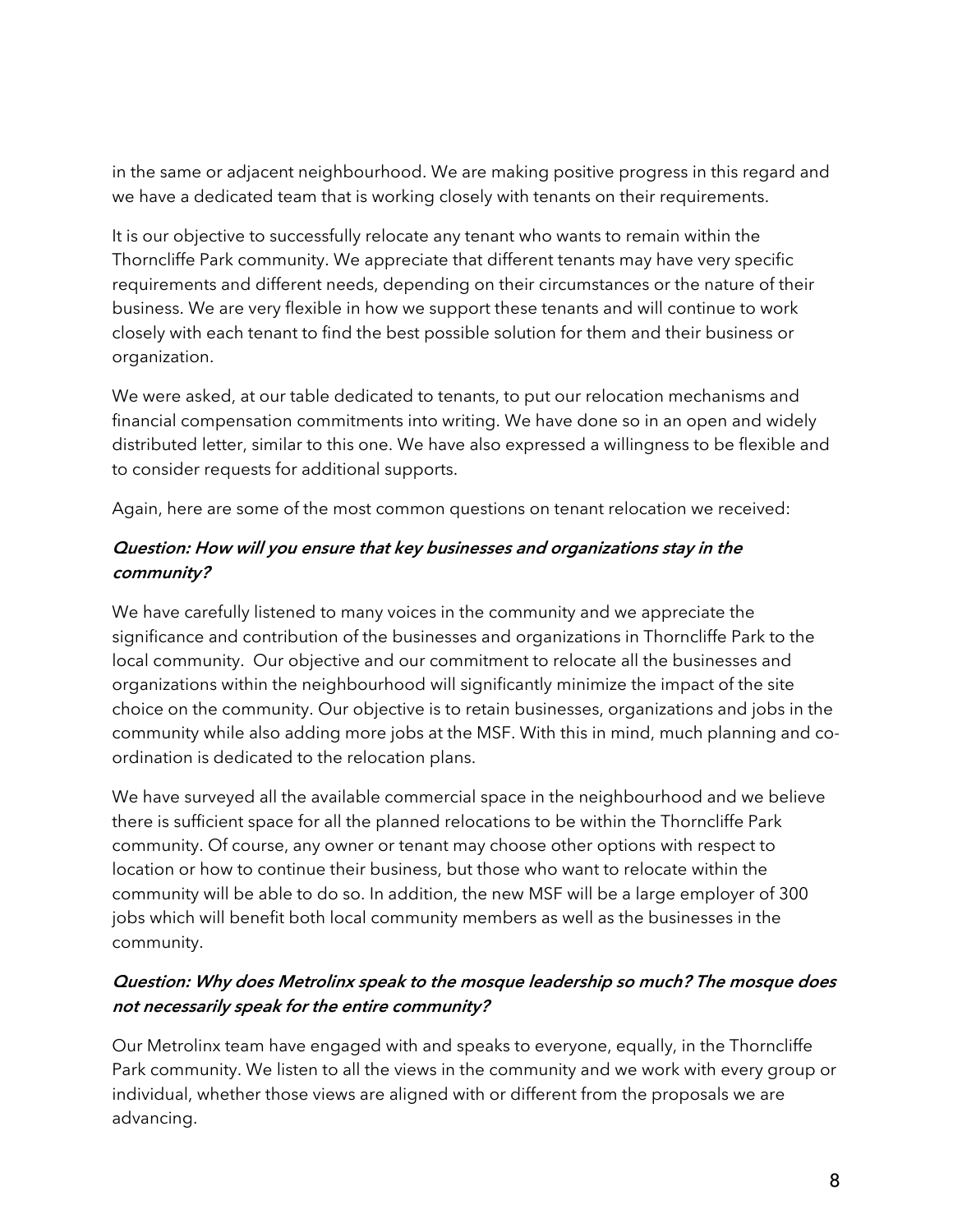We are very respectful of the views of the mosque leadership and also of the role of the mosque to provide important religious and community services, fellowship and support for the community and especially the youth in the community. We are ensuring that the Islamic Society of Toronto is kept whole as a result of our MSF decision. We appreciate the mosque leadership's willingness to work with us despite these difficult circumstances.

## Route Alignment

The purpose of the Ontario Line is to create more connections between regional GO rail services, existing subway lines as well as streetcar and bus routes. The Ontario Line will significantly reduce congestion on Line 1, Line 2, and at Union Station. When Metrolinx took over the project, we also saw an opportunity to innovate and extend the Ontario Line beyond previous plans so as to reach neighbourhoods that do not have access to higher order transit, like Thorncliffe Park.

The Ontario Line will reduce the travel time of Thorncliffe Park residents by 15 minutes for a one-way trip to downtown Toronto and will also connect to key bus routes such as 25 Don Mills, 100 Flemingdon Park, 925 Don Mills Express, 88 South Leaside, 81 Thorncliffe Park, and Blue Night Network: 325 Don Mills. In addition, it will connect the Thorncliffe Park community to the new Eglinton Crosstown LRT line at the Ontario Science Centre. The benefits to the Thorncliffe Park community of such increased transit connectivity include better access to all transit, more access to job opportunities in Toronto and more connectivity to the region as a whole.

We are also aware that some residents prefer that the alignment runs along Banigan Drive rather than Overlea Boulevard. When the Initial Business Case was released, Metrolinx envisioned the elevated guideway running through the median of Overlea Boulevard. We have listened to the preferences of the community and we have already relocated the alignment to the north side of Overlea.

We are now further examining whether we can technically move the alignment further to the north, right up to Banigan Drive, but there are still many challenges with such a proposal, the biggest of which is that such an alignment may conflict with Hydro One properties that could be required for the future. Metrolinx is working closely with Hydro One to find a technical solution that can protect for this future interest, while also allowing for the elevated guideway to move to Banigan. Such a proposal would also require additional property requirements and business disruptions more than is currently anticipated, which requires careful consideration.

The current, adjusted alignment that relocates the elevated guideway to the north side of Overlea Boulevard, together with the MSF located on the far northern edge of Thorncliffe Park, is a good subway design for the residents of Thorncliffe Park. Residents on the south side of Overlea are already now further removed from the alignment than in the original plan,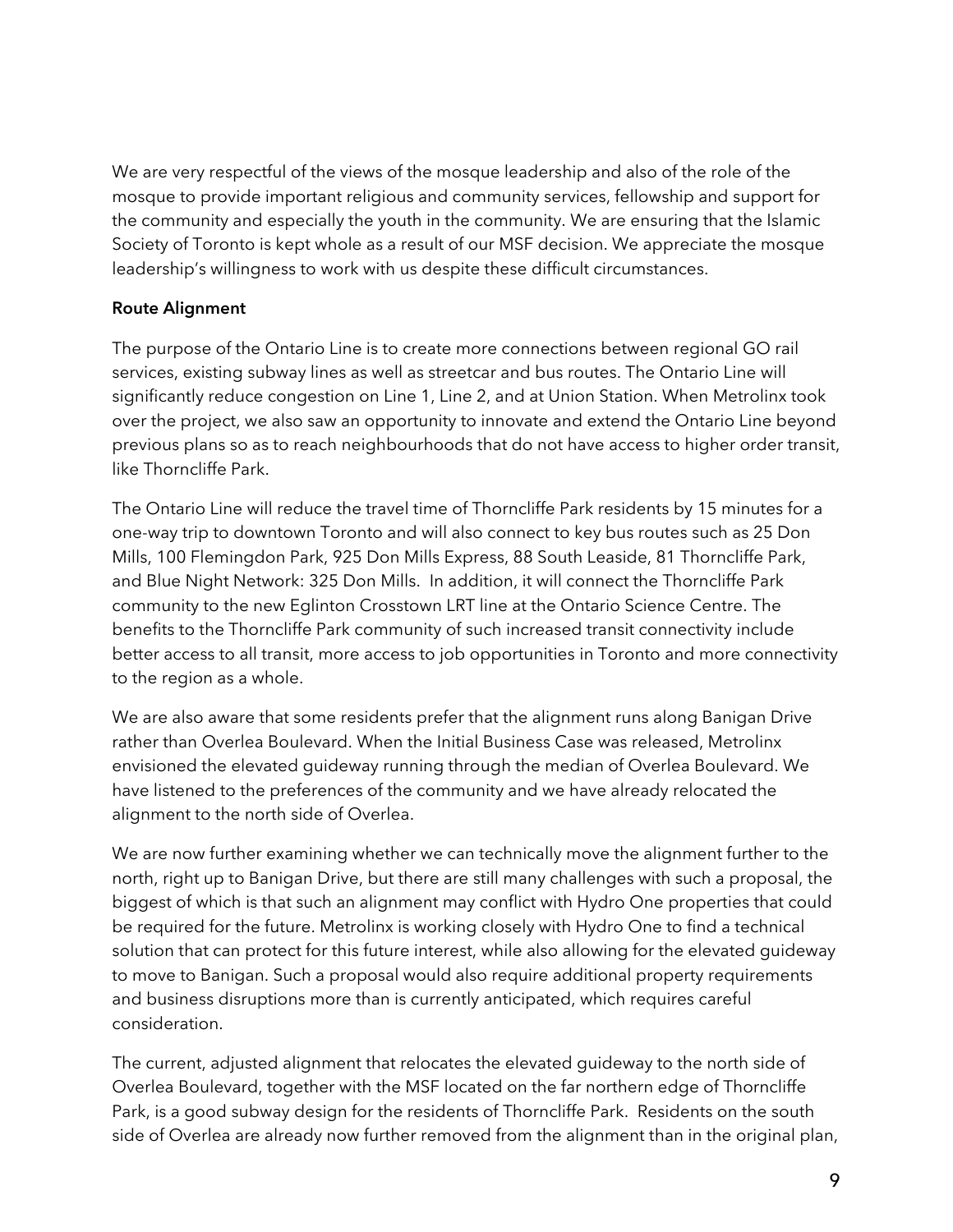and this alignment can create more opportunities to utilize the properties and frontage on Overlea Boulevard to the greater benefit of the community.

Here are the most common questions we received on route alignment:

#### Question: How will Metrolinx limit the noise and vibration from trains?

The Ontario Line trains will be fully automated and not require train operators, thus eliminating the possible noise from excessive operator initiated braking and acceleration. Being fully automated, trains will be controlled by the signalling system to accelerate, brake and run at optimal speeds with minimal noise and vibration. Further, the Ontario Line trains will feature the most recent designs and technology on the market and will be built to meet our robust noise and vibration criteria.

Our preliminary analysis is showing that the Ontario Line will only add between one to four decibels above the current average noise levels. Although this is near imperceptible, we are considering the addition of attractive side walls to the guideway that can further reduce noise, along with the noise and vibration mitigating measures already planned for the track.

## Question: How can Metrolinx ensure the privacy of residents from riders on the subway?

We have already adjusted the alignment in accordance with the advice from residents and the elevated guideway will now be on the opposite side of a four-lane road with a median boulevard from existing residential units. This will already make it extremely difficult for a rider to "see into" a townhome or condominium. Having said that, we are considering adding attractive side walls to the guideway that can provide even more privacy.

## Question: Why does Metrolinx not put the subway under ground through Thorncliffe Park?

Putting the subway underground through Thorncliffe Park is impractical and a "less optimal" transit solution for several reasons. Firstly, because Thorncliffe Park is on a promontory (overlooking a lowland) with deep valleys on either side, the Thorncliffe Park station would have to be as much as 70 meters underground. This is deeper than a twenty-storey building, making access for passengers technically challenging and reducing transit benefits because it could take more than eight minutes just to get from the surface down to the station. Secondly, the Ontario Line needs to interface with the MSF which will be above ground.

#### Next steps from here

We appreciate that there are some voices in the community that refuse to accept the presence of the MSF site, regardless of the facts and the site selection analysis. We can only respond to such objections by demonstrating that there are no better MSF site choices than the hybrid proposal site. We have done that.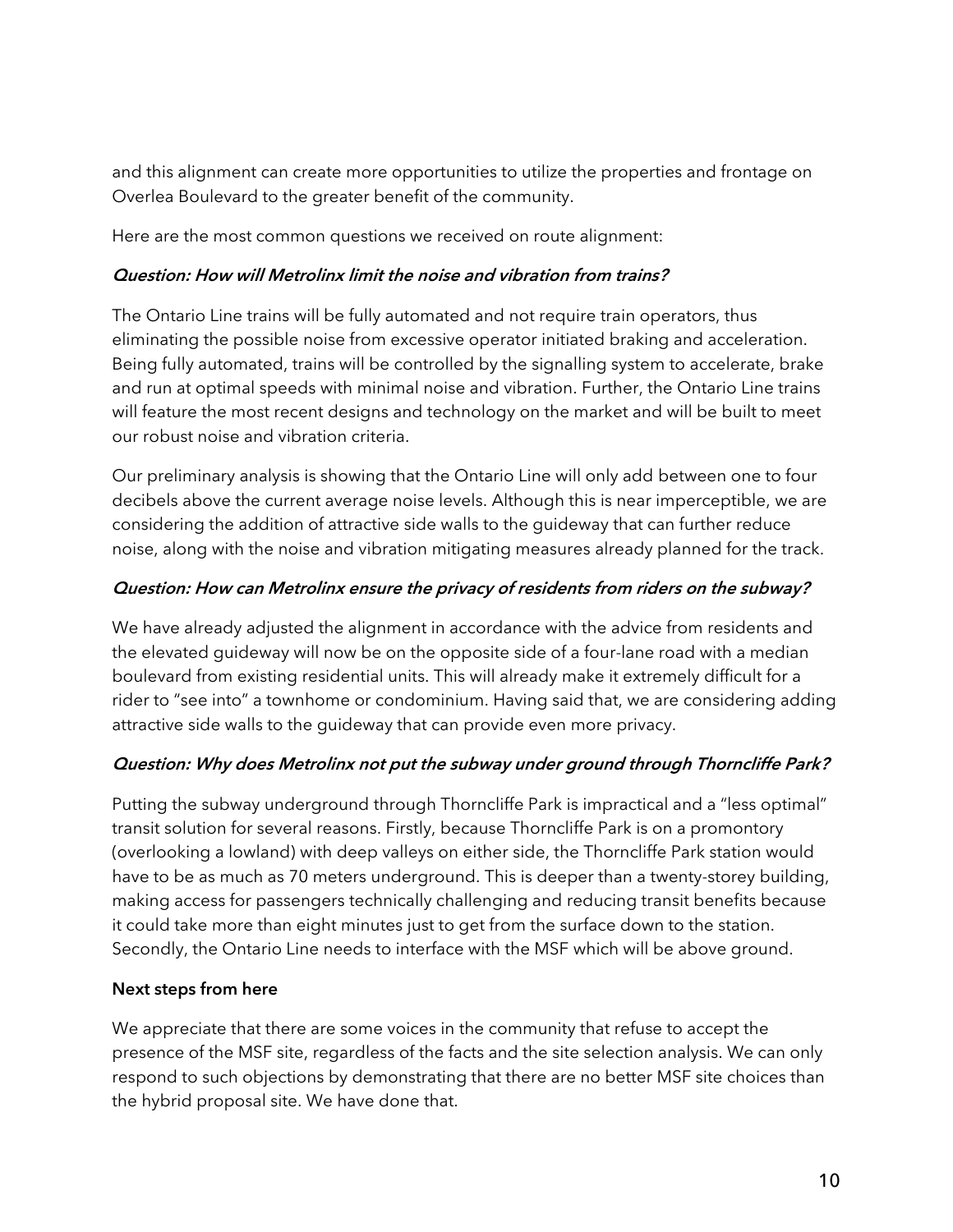We have also welcomed challenges to the MSF site selection and we have evaluated a proposal from members of the community. This proposal shared many opinions, but did not present substantive facts that could meet the site selection criteria and identify a better MSF site location than the hybrid proposal site. Metrolinx will continue to review ideas from the community, but we are shifting our focus, over the coming weeks, to improvement and implementation.

There are also many other voices that want to work with Metrolinx to mitigate the potential impacts from implementing the MSF site choice and implementing the elevated guideway. Our next steps from here onwards includes working with such ideas.

We are excited to start conversations on how the Ontario Line project can bring other community benefits to Thorncliffe Park. Such benefits are partly about how to maximize the gains from a new transit station in this community, but can also be about how we contribute to new community facilities such as youth and community centres, new public spaces with new uses, as well as specific proposals from the community.

We have purposefully refrained, to date, from discussing such wider community benefit proposals while we were addressing the types of questions that the community wanted to focus on, as we detailed in this letter. Now that those questions have been considered and thoroughly discussed, we are inviting the community to help us understand how we can support community benefits in Thorncliffe Park.

Just as a start, and only to share a few ideas, here are some thoughts that have already been suggested:

- We can design the MSF structures in many different ways and explore how to ensure the MSF blends into the built environment. We will also ensure that there are appropriate noise walls to mitigate sounds from the MSF site. We are eager to work with the community on the design options and preferences for the external cladding of the noise walls.
- The design of the elevated guideway itself as well as the integration of the guideway with the streetscape and the surrounding businesses presents many opportunities. These include choices about the public realm under the elevated guideway. This newly created space could be designed for any number of uses – from green park spaces, an outdoor public market, basketball courts, walkways and such.
- There will be opportunities to collaborate with the community and the City of Toronto on how lands required to deliver the transit project can incorporate new community uses.